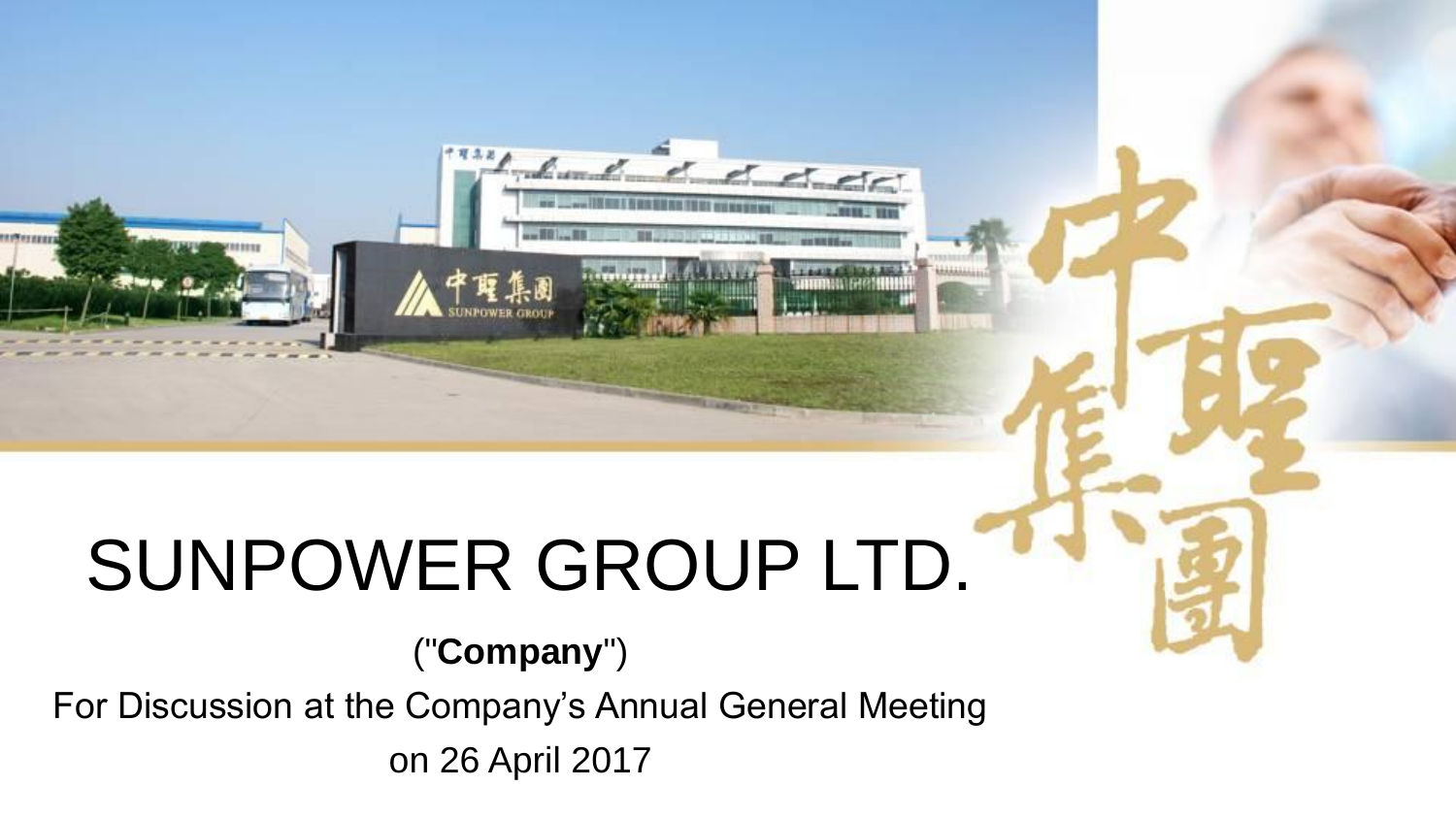### **Question 1:**

The Group has entered into the Build-Operate-Transfer ("**BOT**") projects (as set out on page 82 of the Company's annual report for the financial year ended 31 December 2016 ("**FY2016 Annual Report**")), which are expected to be completed in the first half of 2017, and the Group has recognised approximately RMB634 million as concession service arrangement in FY2016.

| Detailed breakdown of the RMB634<br>million recognised as concession<br>service arrangement relating to the<br><b>BOT projects:</b>                      | The RMB634 million recognised as concession service arrangement are classified as<br>intangible assets for the Changrun Project, Quanjiao Project and Lianshui Project, as set<br>out in the FY2016 Annual Report. The Changrun Project accounts for the majority of the<br>RMB634 million recognised. |
|----------------------------------------------------------------------------------------------------------------------------------------------------------|--------------------------------------------------------------------------------------------------------------------------------------------------------------------------------------------------------------------------------------------------------------------------------------------------------|
| <b>FY2017:</b>                                                                                                                                           | <b>Amount of revenue expected to be</b> As at 31 December 2016, the projects are approximately 80% completed, and the rest<br><b>recognised</b> for each project in are presently expected to be completed in FY2017.                                                                                  |
| Funds for development of the<br>cogeneration facilities in Chaonan<br>Province and the centralised heat<br>transfer oil project in Changyi,<br>Shandong: | The Group intends to use (i) the net proceeds from the issue of the US\$110 million<br>Convertible Bonds, together with (ii) the Group's internal resources and project financing,<br><b>District</b> (Shantou), Guangdong to fund the aforementioned facilities and project developments.             |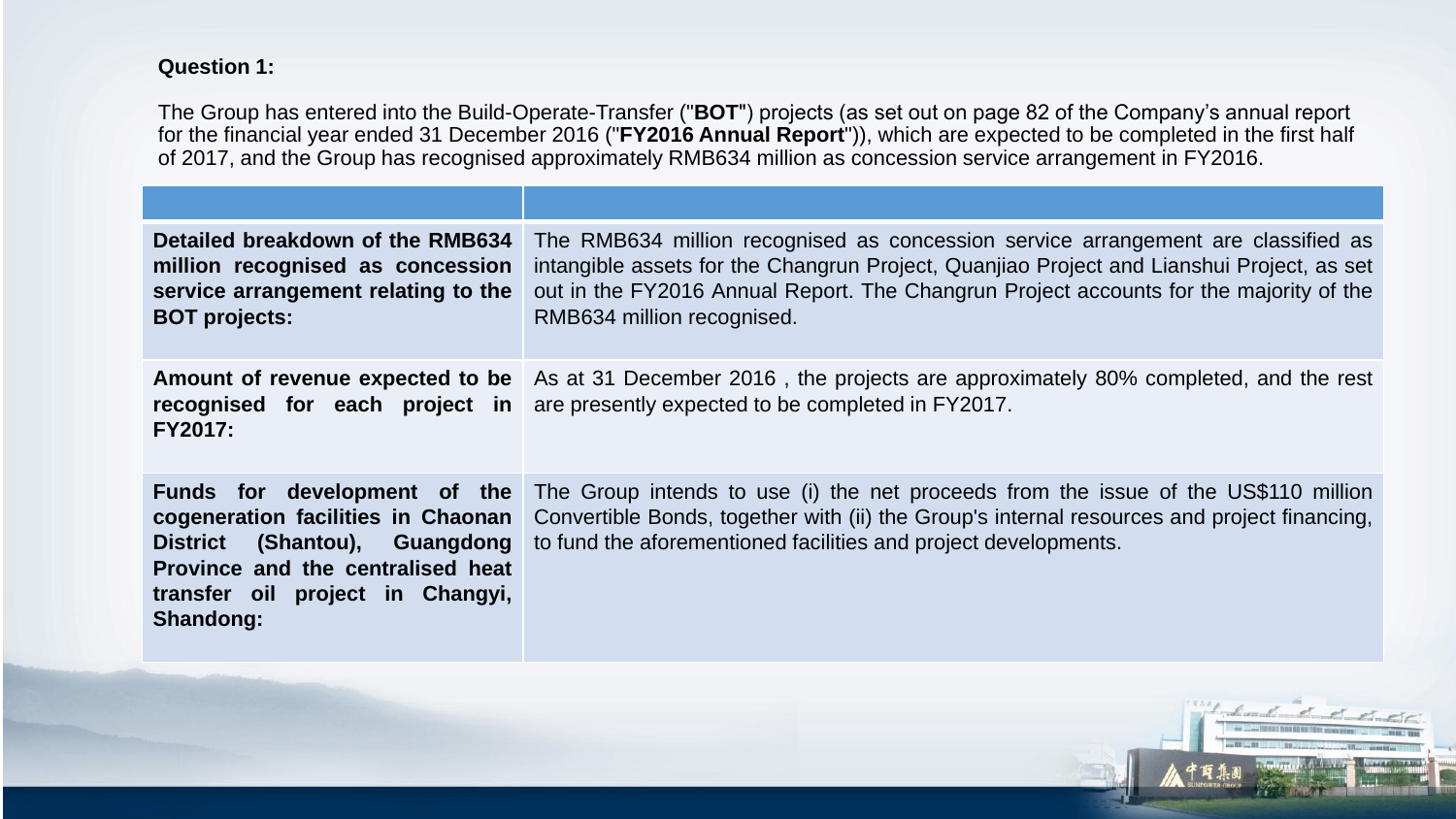#### **Question 2A:**

The revenue and segment results from the engineering, procurement and construction ("**EPC**") integrated solutions segment and the environmental equipment manufacturing ("**EEM**") segment, has seen growth in the past few years (as set out on pages 94-97 of the FY2016 Annual Report).

**Key drivers to the Group's improved profitability:** 1. The Group has strong research and development teams and capabilities, with its own proprietary technology know-how comprising more than 150 patents, which enables the Group to improve its product offerings and solutions to its customers.

- 2. Since the Company's listing on the SGX-ST in 2005, it has been the Group's long-term strategy to export its products to overseas markets. This has helped to enhance the Group's technology, service and quality of products. The Company has a well-diversified global customer base, exporting products to North America, Europe, Australia, Southeast Asia, South Asia, Central Asia, South America and the Middle East. The Group also has long-standing and repeated customers, including BASF, BP, Shell, Dow Chemical, Technip, Celanese, Shell, Sinopec, CNPC, CNOOC, Shenhua.
- 3. The Group has a range of products and service applications in diversified fields and industries, such as the Petrochemical, Chemical, Oil Gas, Coal Industry, Clean Energy (Polysilicon, LNG), Pharmacy, Paper Pulp, Mining, Oil Sand industries, which has allowed the Group to mitigate the risks of cyclical downturn in a particular industry.
- 4. Long Distance Heat Insulated Steam Distribution Pipelines has been the Group's proprietary products for over 20 years. The Group's EEM segment provides technical service and support to its GI business, and contributions from sales of its proprietary products to the GI business has also improved profitability of the EEM segment.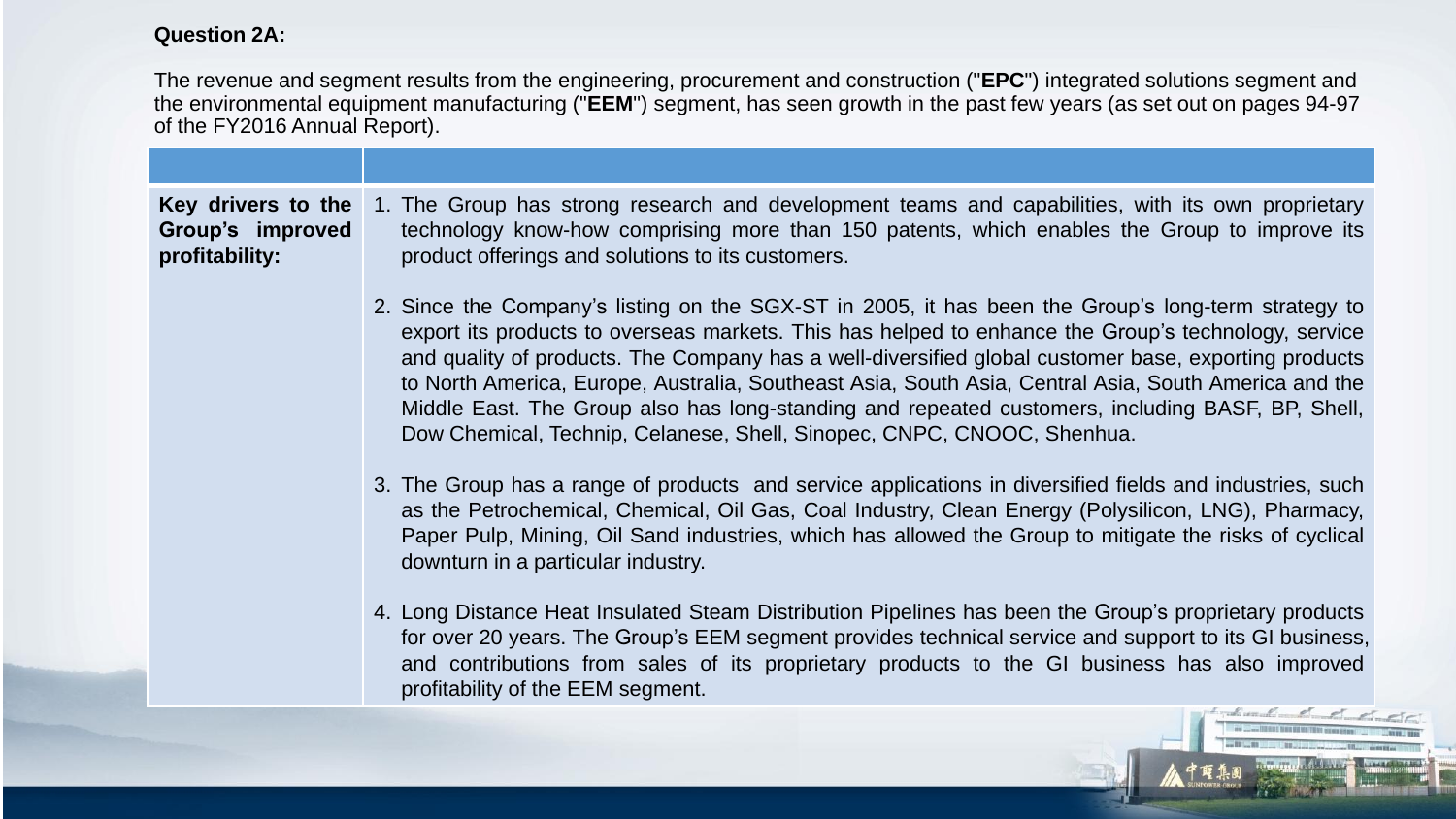#### **Question 2B:**

The revenue and segment results from the engineering, procurement and construction ("**EPC**") integrated solutions segment and the environmental equipment manufacturing ("**EEM**") segment, has seen growth in the past few years (as set out on pages 94-97 of the FY2016 Annual Report).

| projects and major<br><b>Key</b><br>opportunities available in the<br><b>EEM segment in FY2017:</b>                                           | The Company has announced two contracts with Hengli Petrochemical and LDK PV Silicon on 30<br>March 2017, which focuses on equipment manufacturing with total value of approximately<br>RMB90.3 million. Please refer to Question 2A for more information.                                             |
|-----------------------------------------------------------------------------------------------------------------------------------------------|--------------------------------------------------------------------------------------------------------------------------------------------------------------------------------------------------------------------------------------------------------------------------------------------------------|
| The Group also generated<br>about RMB178 million from<br>outside of the PRC (as set<br>out on page 97 of the FY2016<br><b>Annual Report):</b> | Most of the RMB178 million revenue generated from markets outside the PRC in FY2016 has<br>been contributed by the EEM segment.                                                                                                                                                                        |
| Viable strategy for the Group<br>to increase its exports:                                                                                     | Since the Company's listing on the SGX-ST in 2005, the Group has strived to internationalise its<br>business in order to enhance its technology, service and quality of products. Please refer to the<br>above for a list of the Group's diversified global customer base and long standing customers. |
|                                                                                                                                               |                                                                                                                                                                                                                                                                                                        |